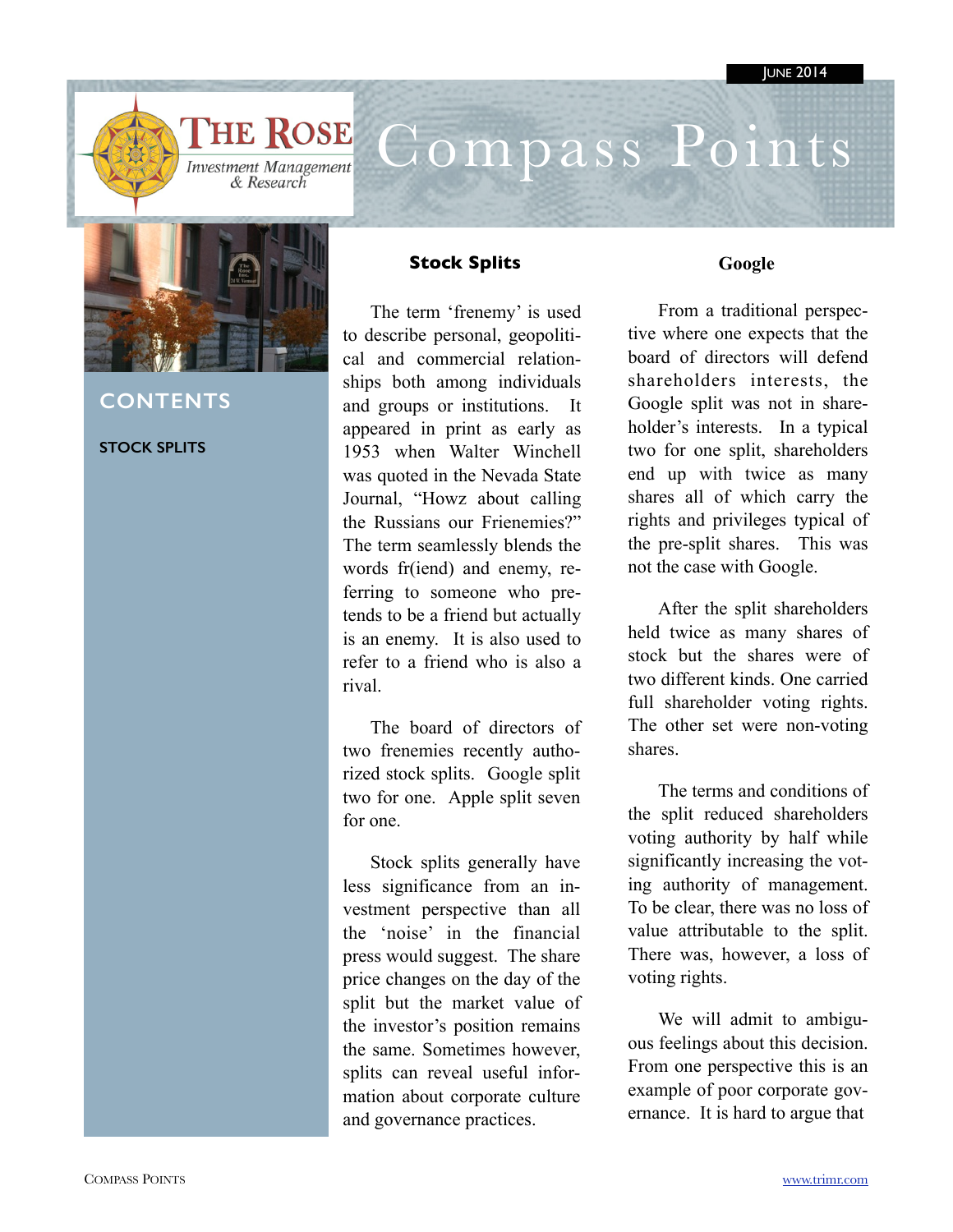a board exercised its fiduciary duty to shareholders while taking away half of their voting rights. The split clearly consolidated additional power with management at the expense of shareholders.

From a different perspective, it could prove to be a prudent decision. This perspective requires us to take into consideration the tremendous cash balances on books of companies like Google and Apple. That cash attracts corporate raiders who often position themselves as shareholder advocates struggling against management to 'unlock' value.

In our experience, raiders are more often than not the corporate equivalent of a wolf in sheep's clothing, i.e., frenemy. Raiders lobby for board seats, argue for special dividend payments and generally attempt to browbeat management. They sing the hymn of shareholder interests just long enough to enhance their own equity position and leave.

By consolidating power in the hands of Google's founders and management, the board enhanced their ability to fend off corporate raiders. Only time will tell if that decision will be in the long-term interest of shareholders.

### **Apple**

The seven for one split is another story altogether. There was no loss of voting rights in this case. We suspect the only reasoning driving the seven for one formula was a desire to drive the share price below \$100.00. This is the old 'affordability' argument behind traditional stock splits. The reasoning is that the split makes the shares more affordable available — to individual investors.

During the early part of Steve Jobs second tenure (the turnaround tenure) the Apple board authorized multiple splits as the company's fortunes improved and the stock price increased.

Later, the share price became something of a personal matter. A competition with Google over the share price ensued for Mr. Jobs. The Google board had not authorized a split since the IPO. Jobs argued that all Apple splits should be suspended until Apple's share price eclipsed the price of Google shares. As entertaining as this corporate celebrity competition was at the time, it was also pointless. Apple's market capitalization was vastly more than that of Google. The share price was clearly an incidental consideration.

Times change. Mr. Jobs has passed beyond any concern over the price per share of Google or Apple stock. The man who once lived so frugally that he neglected to buy furniture for his home, also publicly asserted that he would never " … own a yacht!" That same man left his estate encumbered with contract disputes with a marine architect over the design of his yacht.

#### **Boards**

What the boards of cutting edge companies like Apple and Google decide is important. The fact that they are often nearly invisible in the shadows behind the celebrities of corporate leadership does not change the importance of their role.

The Google stock split as approved by the board shows that someone is wrestling with a critical issue of who will exercise control over the future direction of the company. Only time will tell if they made a wise decision in 2014.

The Apple decision is less informative. This looks like a rerun of the old affordability argument that has little relevance. The widespread availability of index mutual funds and index ETFs (Exchange Traded Funds) make it possible to own such companies (along with others in the index) with relatively modest investment